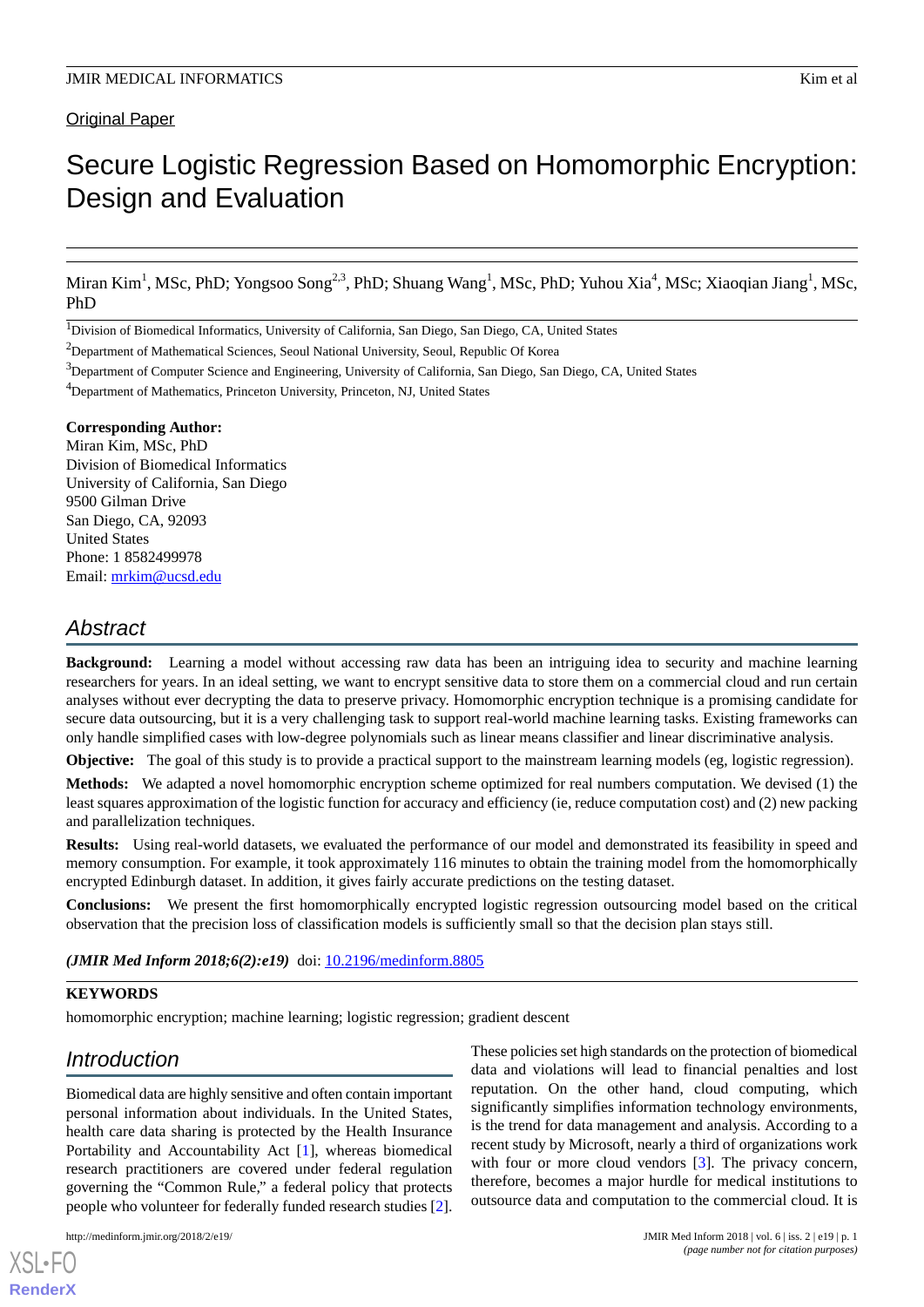imperative to develop advanced mechanisms to assure the confidentiality of data to support secure analysis in the cloud environment.

An intuitive solution is to train a model without accessing the data and only obtain the estimated model parameters in a global manner. Assuming summary statistics can be shared, this can be done in a joint manner and we have developed the "grid logistic regression" [\[4-](#page-9-3)[6\]](#page-9-4) to show the feasibility of estimating the global parameters from distributed sources (eg, by only exchanging gradients and Hessian matrices). However, there are still vulnerabilities in sharing even the summary statistics; for example, the difference in mean age between a cohort of *n* patients and another cohort of *n* –1 overlapped patients can reveal the actual age of a single patient.

Many medical decision-making systems rely on the logistic regression model [\[7](#page-9-5)-[9\]](#page-10-0). However, to use them appropriately, we need to provide a sufficient sample, which requires a sample size calculation. Peduzzi et al [\[10](#page-10-1)] suggested a simple guideline for a minimum number of cases to include in the study: let *p* be the smallest of the proportions of negative or positive cases in the population and *k* the number of covariates (the number of independent variables), then the minimum number of cases to include is  $N = 10 \cdot k / p$ . For example, one has three covariates to be included in the model and the proportion of positive cases in the population is 0.2 (20%). The minimum number of cases required is  $10 \cdot 3 / 0.20 = 150$ . For rare disease studies with many variables, it is even harder to collect enough samples from a single institution to meet this goal. We need to circumvent the privacy barriers to feed the model with more samples from different sources. As shown in [Figure 1](#page-1-0), homomorphic encryption techniques can support typical secure computations (eg, secure outsourcing and secure multiparty computation) and mitigate the privacy risks by allowing all computation to be done in the encrypted format.

Graepel et al [[11\]](#page-10-2) shed light on machine learning with homomorphically encrypted data. The article discussed scenarios that are appropriate and inappropriate to exercise machine learning with homomorphic encryption techniques. The authors provided two examples: linear means classifier and linear discriminative analysis, which can be achieved by using low-degree polynomials in homomorphic encryption. However, these simple parametric models do not handle complex datasets well and they do not represent the mainstream machine learning technologies used in biomedical research [\[12](#page-10-3),[13\]](#page-10-4). Additional work was carried out by Bos et al [[14\]](#page-10-5) to demonstrate the feasibility of making a prediction on encrypted medical data in Microsoft's Azure cloud. However, instead of learning from the data, this model only makes predictions using learned logistic regression models in a privacy-preserving manner. Similarly, a more recent work called CryptoNets applied trained neural networks to encrypted data only for the evaluation purpose [\[15](#page-10-6)]. Related works are summarized in [Table 1](#page-2-0).

In the current literature, most similar to our work are Aono et al [[16\]](#page-10-7) and Mohassel et al [[17\]](#page-10-8), but they are also very different from ours in assumptions and methods. Aono et al introduced an approximation to convert the likelihood function into a low-degree polynomial and used an additive homomorphic encryption to aggregate some intermediary statistics [[16\]](#page-10-7). However, their scenario relies on the client to decrypt these intermediary statistics so that it can minimize the parameters locally. This is not a completely secure outsourcing scenario as ours, which works on encrypted data to obtain encrypted parameters without any client involvement. Mohassel et al developed secure two-party computation protocols to conduct the stochastic gradient descent for solving logistic regression and neural network problems [\[17](#page-10-8)].

<span id="page-1-0"></span>**Figure 1.** Two secure models: (a) secure storage and computation outsourcing and (b) secure model outsourcing.



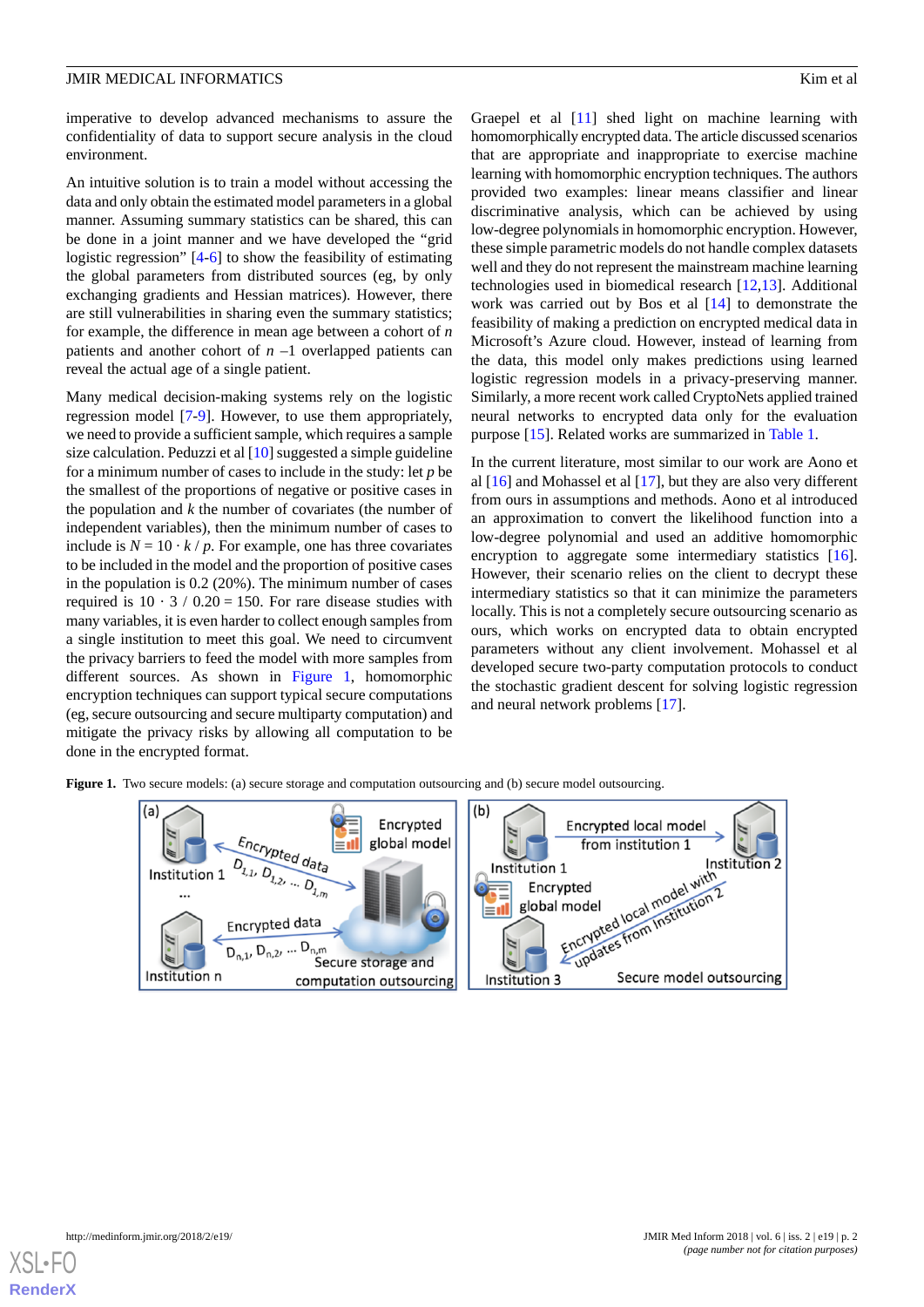<span id="page-2-0"></span>

| Reference            | Problem                                            | Techniques                      |  |
|----------------------|----------------------------------------------------|---------------------------------|--|
| Graepel et al $[11]$ | Linear means classifier/discriminative analysis    | Homomorphic encryption          |  |
| Bos et al $[14]$     | Prediction using learned logistic regression model | Homomorphic encryption          |  |
| Dowlin et al $[15]$  | Prediction using learned neural networks           | Homomorphic encryption          |  |
| Aono et al $[16]$    | Logistic regression                                | Additive homomorphic encryption |  |
| Mohassel et al [17]  | Logistic regression                                | Multiparty computation          |  |
| This work            | Logistic regression                                | Homomorphic encryption          |  |

This method takes a completely different approach (garbled circuit and secret sharing vs homomorphic encryption) and the assumptions are widely different from ours (secure multiparty computation vs secure outsourcing). There are several prominent challenges related to scalability and efficiency. Traditional methods cannot handle many iterations of multiplications, which leads to a deep circuit and exponential growth in computational cost and storage size of the ciphertext. On the other hand, it is a nontrivial task to approximate certain critical functions in machine learning models using only low-degree polynomials. Naive approximation may lead to big errors and makes the solutions intractable. Our framework proposes novel methods to handle these challenges and makes it possible to learn a logistic regression model on encrypted data based completely on homomorphic encryption.

# *Methods*

#### **Logistic Regression**

Logistic regression is a widely used learning model in biomedicine [[13\]](#page-10-4). Data for supervised learning consist of pairs  $(x_i, y_i)$  of a vector of covariates  $x_i = (x_{i,1},..., x_{i,d})$  and a class label *y<sub>i</sub>* for  $i = 1,..., n$ . We assume that  $y_i = 1/-1$  for binary classification. The model looks like:

$$
Pr[y_i | x_i] = \sigma(y_i \cdot (1, x_i)^T \beta)
$$
 (1)

for the sigmoid function  $\sigma(x) = 1 / [1 + \exp(-x)]$  where  $\beta = (\beta_0,$  $\beta_1, ..., \beta_d$ ) are the model parameters to be estimated. Training methods of logistic regression aim to find the optimal parameters β, which minimizes the cost (negative log-likelihood)

$$
(1/n) \sum_{1 \leq i \leq n} \log(1 + \exp(-y_i \cdot (1, x_i)^T \beta)) \tag{2}
$$

#### **Homomorphic Encryption for Approximate Arithmetic**

Homomorphic encryption is an encryption technique that allows computations on ciphertexts and generates encrypted results that match those of plaintext computation. We adopted a special cryptosystem developed by Cheon et al [[18\]](#page-10-9), which supports an approximate arithmetic of encrypted messages. Different from existing methods, this cryptosystem trades precision for efficiency so that the size of parameters does not grow too large (thus computationally feasible). Interested readers can refer to [Multimedia Appendix 1](#page-9-6) for more details. The cryptosystem supports key generation, encryption, decryption, addition, and multiplication operations. It also supports message packing and rotation, which are important to parallelize similar tasks.

A unique property of this cryptosystem is the following rescaling procedure, which plays an important role in controlling the magnitude of messages and, therefore, achieving the efficiency of approximate computation. The rescaling procedure coverts an encryption *ct* of a message *m* with a ciphertext modulus *q* into an encryption  $ct'$  of  $r^{-1}$  · m under the same secret key but a smaller modulus  $q' = r^{-1} \cdot q$ , in which *r* is a scaling factor. We denote the output ciphertext by RS(*ct*; *r*). It enables us to round the message and reduce the size of significand by removing some inaccurate least significant bits as in the floating-point arithmetic. Informally, we will say that the input ciphertext modulus is reduced by log *r* bits after this procedure where the binary logarithm will be simply denoted by  $log(·)$ .

# **Least Squares Approximation of the Sigmoid Function**

Unlike linear regression, logistic regression does not have a closed-form solution in most cases. As a result, we need to use nonlinear optimization methods to find the maximum likelihood estimators of the regression parameters. The Newton-Raphson [[19\]](#page-10-10) and the gradient descent [[20\]](#page-10-11) are the most commonly used methods for training. Because the Newton-Raphson method involves matrix inversion and most homomorphic encryption schemes do not naturally support division or matrix inversion, it is difficult to evaluate the method with homomorphic encryption schemes. On the other hand, gradient descent does not require the division operation and, therefore, it is a better candidate for homomorphically encrypted logistic regression. Thus, we choose the gradient descent algorithm as the training method for logistic regression.

Let  $(x_i, y_i)$  be the supervised learning samples for  $i = 1, ..., n$ . If we write  $z_i = y_i \cdot (1, x_i)$ , the cost function for logistic regression is defined by:

$$
(1/n) \sum_{1 \leq i \leq n} \log(1 + \exp(-z_i^T \beta)) \tag{3}
$$

Its gradient with respect to  $\beta$  is computed by  $-1/n\Sigma_{1\leq i\leq n}\sigma(-z_i^T\beta)\cdot z_i$ . To find a local minimum point, the gradient descent method updates the regression parameters using the following formula until  $β$  converges:

$$
\beta \leftarrow \beta + (\alpha/n) \sum_{1 \le i \le n} \sigma(-z_i^T \beta) \cdot z_i,
$$
\n(4)

where  $\alpha$  is the learning rate.

Although the gradient descent method seems better suited than other training methods for homomorphic evaluation, some technical problems remain for implementation. In the preceding update formula, the sigmoid function is the biggest obstacle for evaluation, since the existing homomorphic encryption schemes

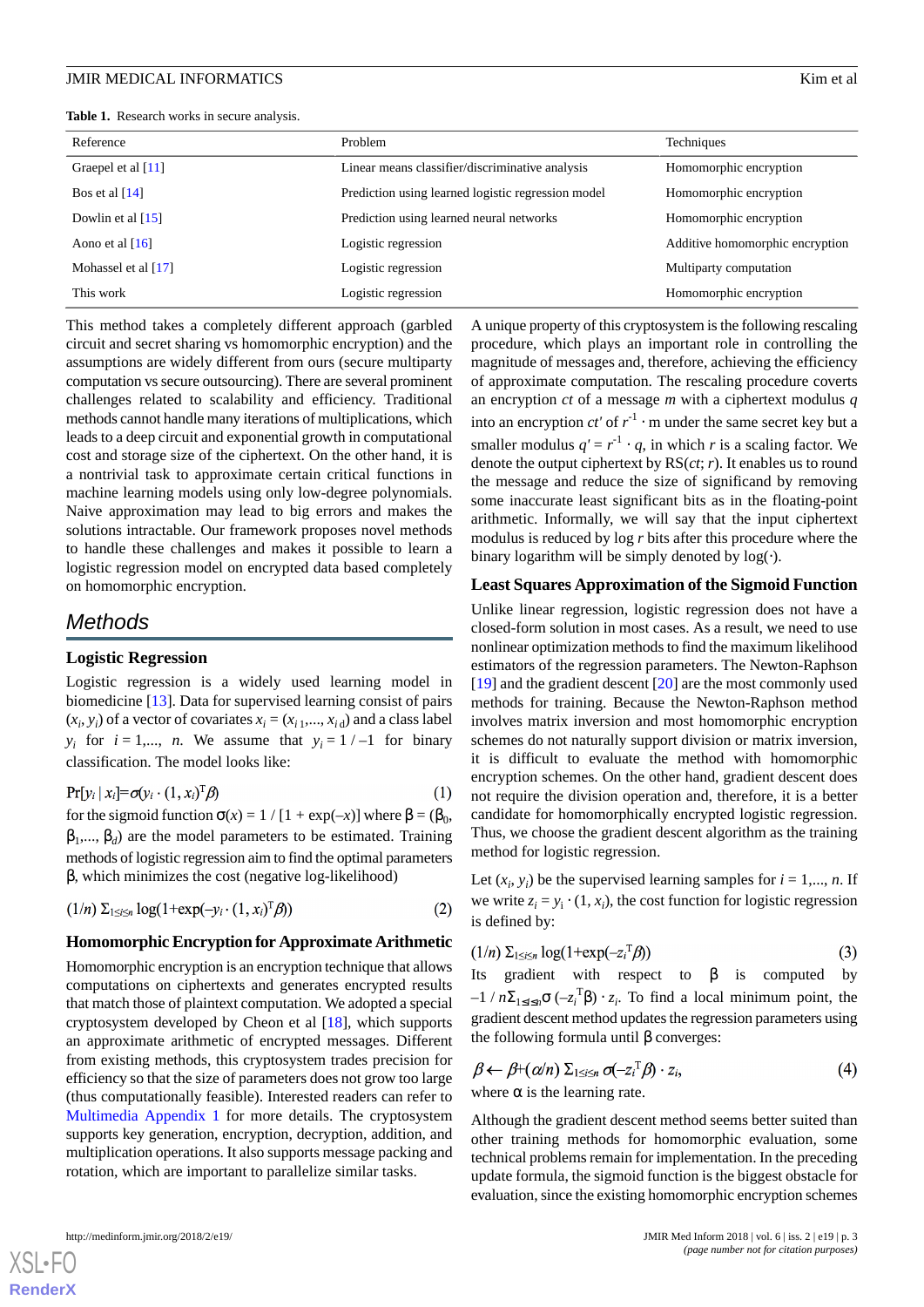only allow evaluation of polynomial functions. Hence, the Taylor polynomials  $T_d(x) = \sum_{0 \le k \le d} (f^{(k)}(0) / k!) \cdot x^k$  have been commonly used for approximation of the sigmoid function [[14](#page-10-5)[,17](#page-10-8)]:

$$
\sigma(x)=1/2+(1/4)x-(1/48)x^3+(1/480)x^5-(17/80,640)
$$
  

$$
x^7+(31/141,520)x^9+O(x^{11})
$$
 (5)

However, we observed the input values  $z_i^T$  $\beta$  of the sigmoid function during iterations on real-world datasets and concluded that the Taylor polynomial  $T_9(x)$  of degree 9 is still not enough to obtain the desired accuracy (see [Figure 2a](#page-4-0)). The size of error grows rapidly as  $|x|$  increases. For instance, we have  $T_9(4) \approx 4.44$ ,  $T_9(6) \approx 31.23$ , and  $T_9(8) \approx 138.12$ . In addition, we have to use a higher degree Taylor polynomial to guarantee the accuracy of regression, but it requires too many homomorphic multiplications to be practically implemented. In summary, the Taylor polynomial is not a good candidate for approximation because it is a local approximation near a certain point. Therefore, we adopted a global approximation method that minimizes the mean squared error (MSE). For an integrable function *f*, its mean square over an interval *I* is defined by  $(1 / |I|) \int_I f(x)^2 dx$ , where  $|I|$  denotes the length of *I*. The least squares method aims to find a polynomial  $g(x)$  of degree  $d$  which minimizes the MSE  $(1 / | I |)$   $\int_I (f(x) - g(x))^2 dx$ . The least squares approximation has a closed formula that can be efficiently calculated using linear algebra.

In our implementation, we used the degree 3 and 7 least squares approximations of the sigmoid function over the interval [–8,8], which contains all of the input values  $(-z_i^T \beta)$  during iterations. The least squares polynomials are computed as:

$$
g_3(x)=0.5+a_1(x/8)+a_3(x/8)^3
$$
,  
\n $g_7(x)=0.5+b_1(x/8)+b_3(x/8)^3+b_5(x/8)^5+b_7(x/8)^7$ , (6)

where the coefficients vectors are  $(a_1, a_3) \approx (1.20096, -0.81562)$ and  $(b_1, b_3, b_5, b_7) \approx (1.73496, -4.19407, 5.43402, -2.50739)$ . The degree 3 least squares approximation requires a smaller depth for evaluation, whereas the degree 7 polynomial has a better precision (see [Figure 2](#page-4-0)b).

# **Homomorphic Evaluation of Gradient Descent Algorithm**

We will describe how to encode data and explain how to analyze logistic regression on encrypted data. To speed up the computation, we will use the packing mechanism to batch *n* slots and perform *n* evaluations in parallel, where *n* is the number of training data samples.

We start with a useful aggregation operation across plaintext slots from the literature [[21-](#page-10-12)[23\]](#page-10-13). Specifically, given a ciphertext representing a plaintext vector  $(m_1, m_2, ..., m_k)$ , we introduce an algorithm (denoted by AllSum) that generates a ciphertext representing a value of  $\Sigma_{1 \le i \le k} m_i$  in each plaintext slot. Assume that  $k$  is chosen as a power-of-two integer. The cyclic rotation by one unit produces a ciphertext encrypting the plaintext vector  $(m_2,..., m_k, m_1)$ . Then an encryption of the vector  $(m_1 + m_2, m_2 + m_3, \dots, m_k + m_1)$  is obtained by adding the original ciphertext. We repeatedly apply this method  $(\log k - 1)$  times with a rotation by a power of two, which generates the desired ciphertext; that is, every plaintext slot contains the same value of  $\Sigma_{1\leq i\leq k}m_i$ . The AllSum algorithm is explicitly described in [Textbox 1.](#page-4-1)

Let us assume that we are given *n* training data samples  $z_i$  with  $(d+1)$  features. As mentioned before, our goal is to securely evaluate the following arithmetic circuit:

$$
\beta \leftarrow \beta + (\alpha/n) \sum_{1 \leq i \leq n} g(-z_i^T) \cdot z_i, \tag{7}
$$

where  $g(x)$  denotes the approximating polynomial of the sigmoid function chosen in the previous subsection. We set the initial β parameters as the zero vector for simplicity.

Because our cryptosystem only supports integer computation, all the elements are scaled by a factor of an integer *p* and then converted into the nearest integers for quantization. The client first receives the ciphertexts encrypting the vector  $(p \cdot z_i)$  from *n* users, and then compromises them to obtain  $(d + 1)$  ciphertexts *ct.z<sub>i</sub>* for all  $j = 0, 1, \ldots, d$ , each of which encrypts the vector  $p \cdot (z_{1j},..., z_{ni})$  of the *j*-th attributes using batching technique. If *n* is not a power of two, the plaintext slots are zero padded so that the number of slots divides  $N/2$ . Finally, these resulting ciphertexts  $(ct.z_0, ..., ct.z_d)$  are sent to the server for the computation of gradient descent.

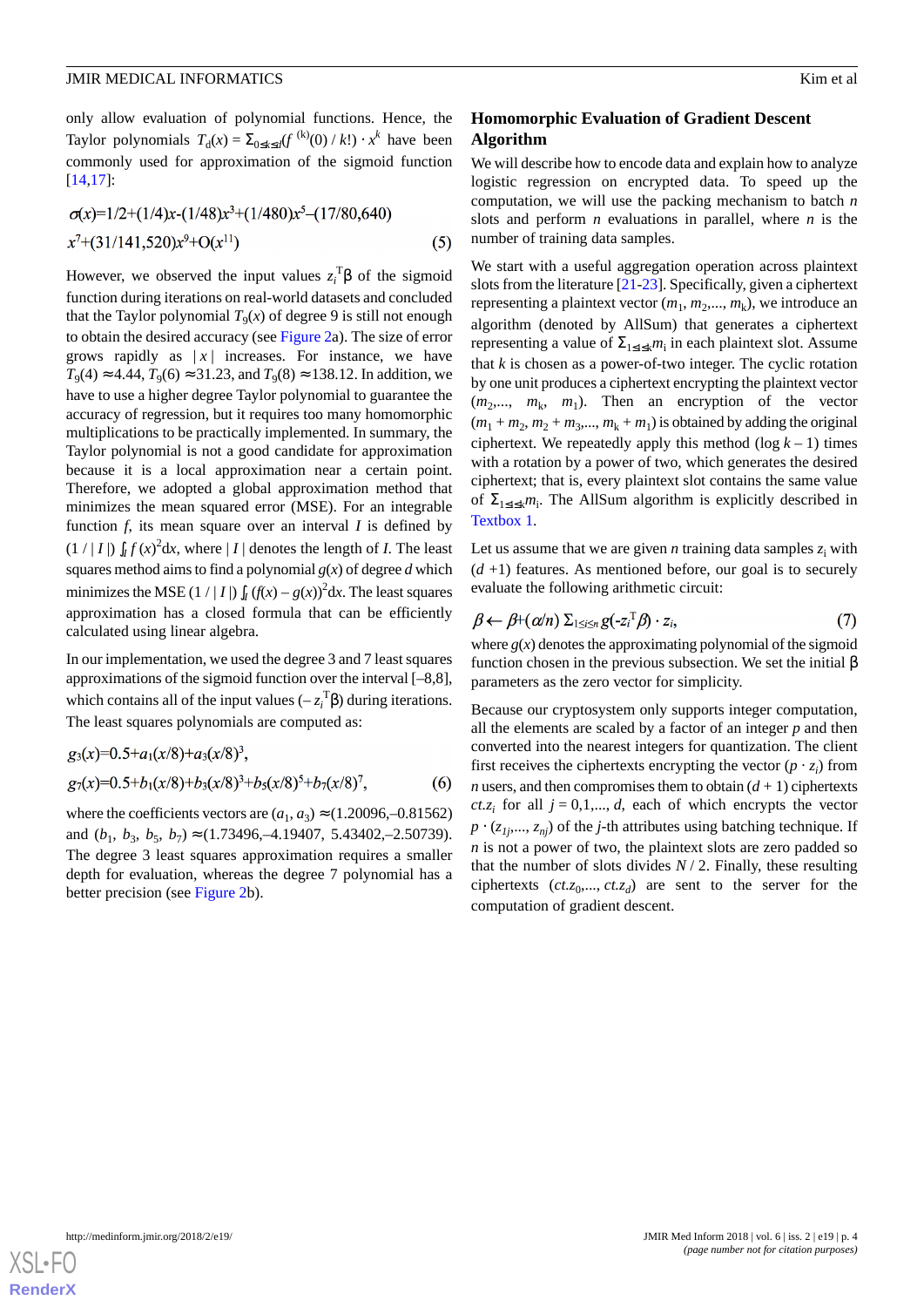<span id="page-4-0"></span>**Figure 2.** Graphs of (a) sigmoid function and Taylor polynomials and (b) sigmoid function and least squares approximations.



#### <span id="page-4-1"></span>**Textbox 1.** The AllSum algorithm.

| 0: <b>Inputs:</b> ciphertext <i>ct</i> encrypting plaintext vector $(m_1, m_2, , m_k)$ .               |
|--------------------------------------------------------------------------------------------------------|
| 1: For $i = 0,1,, \log k - 1$ do                                                                       |
| 2: Compute $ct \leftarrow Add(ct, Rot(ct;2^i))$                                                        |
| $\vert$ 3: end for                                                                                     |
| 4: <b>Outputs:</b> ciphertext <i>ct</i> encrypting $\Sigma_{1 \le i \le k} m_i$ in each plaintext slot |

#### <span id="page-4-2"></span>**Textbox 2.** Secure logistic regression algorithm.

0: **Inputs:** Ciphertexts { *ct.z*j}0≤j≤<sup>d</sup> , a polynomial *g*(*x*), a number of iterations *IterNum* 1: **For**  $j = 0, 1, ..., d$  **do** 2:  $ct. beta_j \leftarrow 0$ 3: **end for** 4: **For** *k* = 1,2,…, *IterNum* **do** 5: *ct.ip* ←RS(∑0<sup>≤</sup> *j*≤*d*Mult(*ct.betaj* , *ct.zj* ); *p*) 6:  $ct.g$  ←PolyEval(−  $ct.ip$ ,  $p \cdot g(x)$ ) 7: **For**  $j = 0, 1, ..., d$  **do** 8: *ct.gradj* ←RS(Mult(*ct.g*, *ct.zj* ); *p*) 9: *ct.gradj* ←RS(AllSum(*ct.gradj* ); *n* / α ) 10: *ct.betaj* ←Add(*ct.betaj* , *ct.gradj* ) 11: **end for** 12: **end for** 13: **Outputs:** Ciphertexts { *ct.beta*> *j*}0<sup>≤</sup> *j*≤*d*

The public server generates the initial ciphertexts (*ct.beta*<sub>0</sub>,..., *ct.beta*<sub>*d*</sub>) as zero polynomials in  $R_q$  (the residue ring of  $R = Z[X]/(X^N + 1)$  modulo an integer *q*). At each iteration, it performs a homomorphic multiplication of ciphertexts *ct.beta<sup>j</sup>* and *ct.z<sup>j</sup>* , and outputs a ciphertext encrypting the plaintext vector  $p^2 \cdot (z_{1j}^{\text{T}} \beta_{j},..., z_{nj}^{\text{T}} \beta_{j})$  for all  $j = 0,..., d$ . Then it aggregates the ciphertexts and performs the rescaling operation with a scaling factor of  $p$  to manipulate the size of plaintext, returning a ciphertext *ct.ip* that represents a plaintext vector approximating to  $p \cdot (z_1^{\mathrm{T}} \beta, ..., z_n^{\mathrm{T}} \beta)$ .

For the evaluation of the least squares polynomial  $g(x)$  at  $(-z_i^T\beta)$ , we adapt the polynomial evaluation algorithm, denoted by PolyEval $(·)$ , suggested in [\[18](#page-10-9)]. Each coefficient of the polynomial should be scaled by a factor of p to be transformed into an integral polynomial. The output ciphertext *ct.g* contains  $p \cdot g(-z_i^T \beta)$  in the *i*-th slot. Finally, the server performs a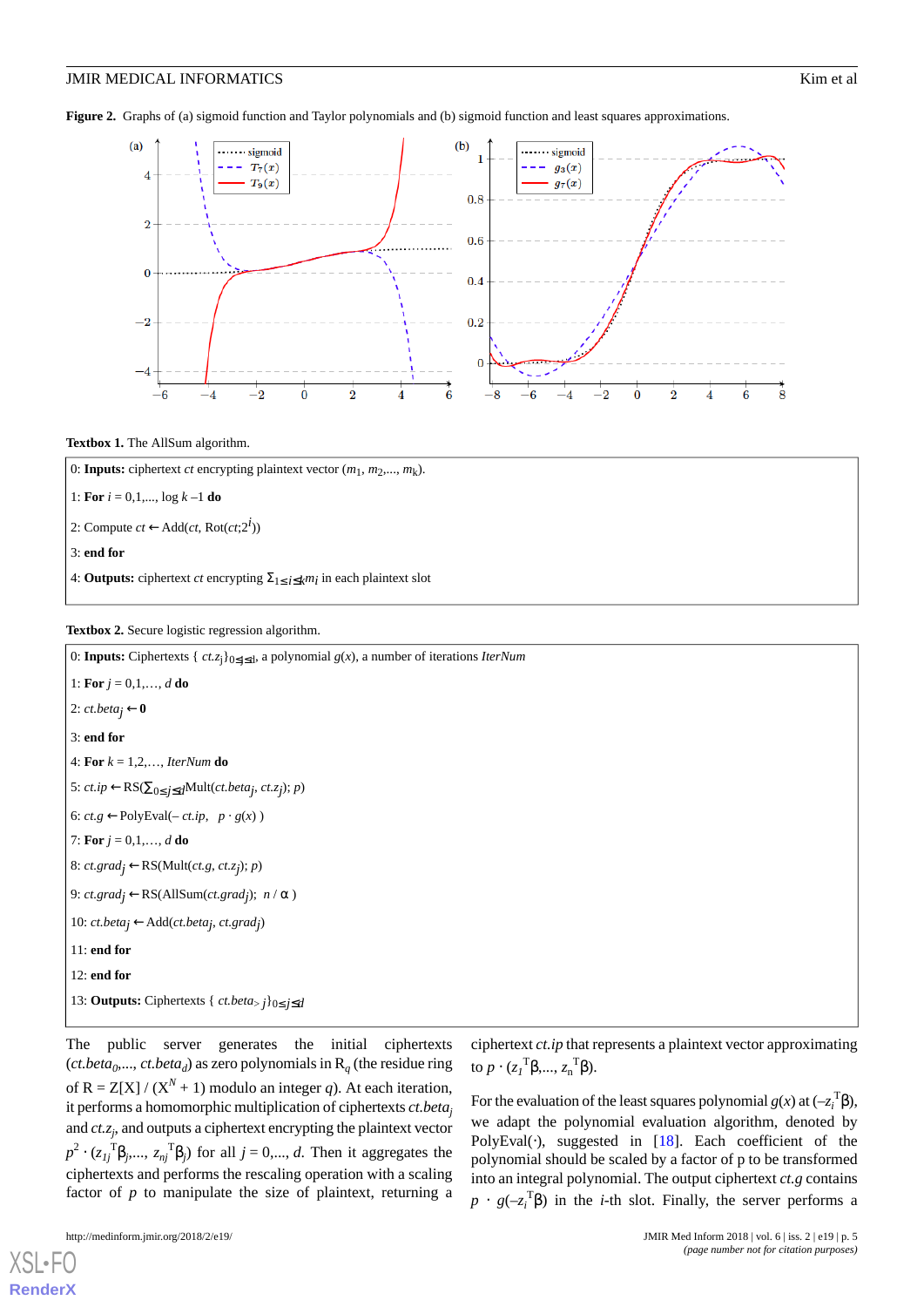homomorphic multiplication of the ciphertexts *ct.g* and *ct.z<sup>j</sup>* , All Sum procedure, and rescaling by a factor of  $n/\alpha$  (nearest integer to  $n/\alpha$ ). These procedures generate ciphertexts  $ct.\text{grad}_0, \ldots, \text{ct}.\text{grad}_d$  corresponding to the entries of the gradient vector weighted by the learning rate and the sample size. Then it only needs to perform an addition with the model parameters β and the gradient vector over encryption, which yields a new ciphertext *ct.beta<sup>j</sup>* that encrypts an approximation of the *j*-th scaled value of the gradient update in Equation 7. Our secure logistic regression algorithm is described in [Textbox 2.](#page-4-2)

Our solution can compute the gradient descent algorithm securely; however, its direct implementation is not efficient and requires a total ciphertext modulus of log  $p \cdot (\log \deg(g) + 3) + \log (n/\alpha)$  bits at each iteration, where  $x$  denotes the smallest integer that is not less than  $x$ . We further optimized this algorithm by manipulating the arithmetic circuit for the update term  $(\alpha/n)\Sigma_{1\leq i\leq n}g(-z_i^T\beta)\cdot z_i$ and could reduce the ciphertext modulus to  $3 \cdot \log p + \log (n / 4\alpha)$  bits or  $4 \cdot \log p + \log (n / 4\alpha)$  bits when  $g(x) = g_3(x)$  or  $g(x) = g_7(x)$ , respectively. Interested readers can refer to [Multimedia Appendix 2](#page-9-7) for more details.

# *Results*

#### **Implementation Details**

All experiments were performed on an Intel Xeon running at 2.3 GHz processor with 16 cores and 64 GB of RAM, which is an m4.4xlarge AWS EC2 instance. In our implementation, we used a variant of a fixed-point homomorphic encryption scheme of Cheon et al [\[18](#page-10-9)[,24](#page-10-14)] with C++-based Shoup's Number Theory Library [[25\]](#page-10-15). Our implementation is publicly available at GitHub [[26\]](#page-10-16).

#### **Datasets**

We developed our approximation algorithm using the Myocardial Infarction dataset from Edinburgh [\[27](#page-10-17)]. The others were obtained from Low Birth Weight Study, Nhanes III, Prostate Cancer Study, and Umaru Impact Study datasets [[28](#page-10-18)[-31](#page-10-19)]. All these datasets have a single binary outcome variable, which can be readily used to train binary classifiers such as logistic regression. [Table 2](#page-5-0) illustrates the datasets with the number of observations (rows) and the number of features (columns), respectively. We utilized five-fold cross-validation that randomly partitions the original datasets into five folds with the approximately equal size; we used four subsets for learning (with the learning rate  $\alpha \approx 1$ ) and one subset for testing the trained model..

# **Parameters and Timings for the Homomorphic Encryption Scheme**

We assumed that all inputs had  $log p = 28$  bits of precision and set the bit length of the output ciphertext modulus as  $\log q_0 = \log p + 10$ . As discussed previously, when evaluating the gradient descent algorithm with  $g(x) = g_7(x)$ , a ciphertext modulus is reduced more than  $g(x) = g_3(x)$  at each iteration. Thus, we set the number of iterations as *IterNum* = 25 (resp *IterNum* = 20) when *g*(*x*) = *g*<sub>3</sub>(*x*) (resp. *g*(*x*) = *g*<sub>7</sub>(*x*)) to take an initial ciphertext modulus of similar size. We could actually obtain the approximate bit length of fresh ciphertext modulus log *q* around 2204 to 2406. The parameter set provides 80 bits of security (see [Multimedia Appendix 3](#page-9-8) for more details). Because all the computations were performed on encrypted data, the security against a semi-honest adversary follows from the semantic security of the underlying homomorphic encryption scheme. For this setting, the size of the public key and a freshly encrypted ciphertext is 75 MB. The key generation takes approximately 56 to 58 seconds and the encryption takes approximately 1.1 to 1.3 seconds.

In [Table 3](#page-6-0), we evaluated our models performance based on average running time (encryption, evaluation, and decryption) and storage (encrypted dataset size) in each fold.

We used a popular metric, area under the receiver operating characteristic curve (AUC), to measure the model's classification performance when the true positive rate was plotted against the false positive rate at various thresholds. [Figure 3](#page-7-0) plots the average AUC values from five-fold cross-validation for datasets. The program was implemented by MATLAB 2017a.

We can converge to the optimum within a small number of iterations (20~25), which makes it very promising to train a homomorphically encrypted logistic regression model and mitigate the privacy concerns.

In [Table 4](#page-8-0), we compared the produced models using our encrypted approach and unencrypted logistic regression. In the unencrypted cases, we used the original sigmoid function on the same training dataset with the same iteration numbers as the encrypted cases. For discrimination, we calculated the accuracy (%), which is defined by the percentage of the correct predictions on the testing dataset. For a more accurate comparison, we used the MSE that measures the average of the squares of the errors. We could also normalize it by dividing by the average of the squares of the (unencrypted) model parameters, called a normalized mean squared error (NMSE).

<span id="page-5-0"></span>

|  | <b>Table 2.</b> Description of datasets. |  |
|--|------------------------------------------|--|
|--|------------------------------------------|--|

| Dataset                         | Number of observations | Number of features |  |
|---------------------------------|------------------------|--------------------|--|
| Edinburgh Myocardial Infarction | 1253                   | 10                 |  |
| Low Birth Weight Study          | 189                    | 10                 |  |
| Nhanes III                      | 15,649                 | 16                 |  |
| Prostate Cancer Study           | 379                    | 10                 |  |
| Umaru Impact Study              | 575                    | 9                  |  |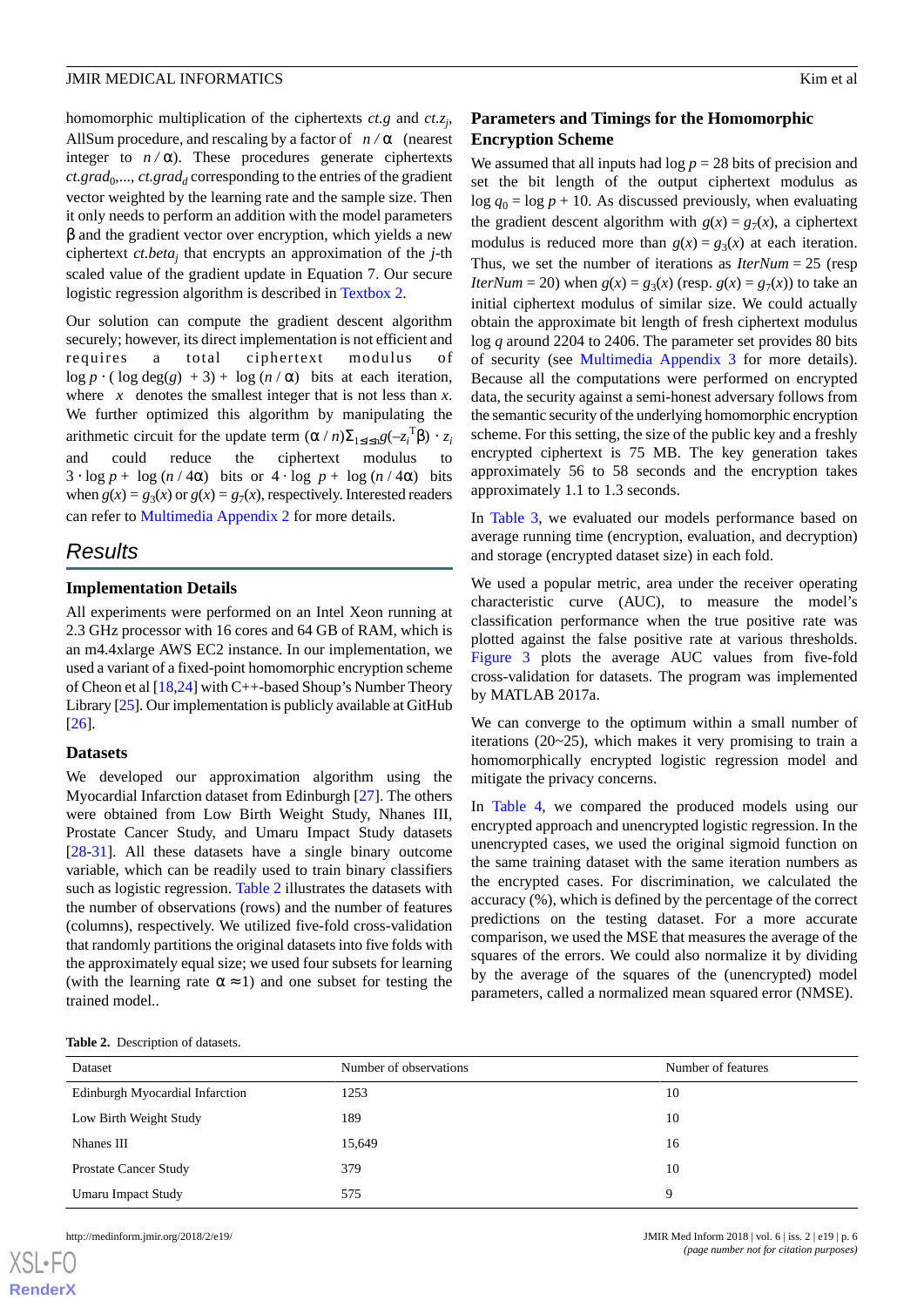<span id="page-6-0"></span>**Table 3.** Experiment results of our homomorphic encryption-based logistic regression algorithm

| Dataset and degree of $g(x)$           | Encryption (sec) | Evaluation (min) | Decryption (sec) | Storage (GB) |
|----------------------------------------|------------------|------------------|------------------|--------------|
| <b>Edinburgh Myocardial Infarction</b> |                  |                  |                  |              |
| 3                                      | 12               | 131              | 6.3              | 0.69         |
| $7\phantom{.0}$                        | 12               | 116              | 6.0              | 0.71         |
| Low Birth Weight Study                 |                  |                  |                  |              |
| 3                                      | 11               | 101              | 4.9              | 0.67         |
| $7\phantom{.0}$                        | 11               | 100              | $4.5\,$          | 0.70         |
| <b>Nhanes III</b>                      |                  |                  |                  |              |
| 3                                      | 21               | 265              | 12               | 1.15         |
| $\overline{7}$                         | 21               | 240              | 13               | 1.17         |
| <b>Prostate Cancer Study</b>           |                  |                  |                  |              |
| 3                                      | 11               | 119              | 4.4              | 0.68         |
| $\overline{7}$                         | 11               | 100              | 4.5              | 0.70         |
| <b>Umaru Impact Study</b>              |                  |                  |                  |              |
| 3                                      | 10               | 109              | 5.1              | 0.61         |
| 7                                      | 10               | 94               | 4.3              | 0.63         |

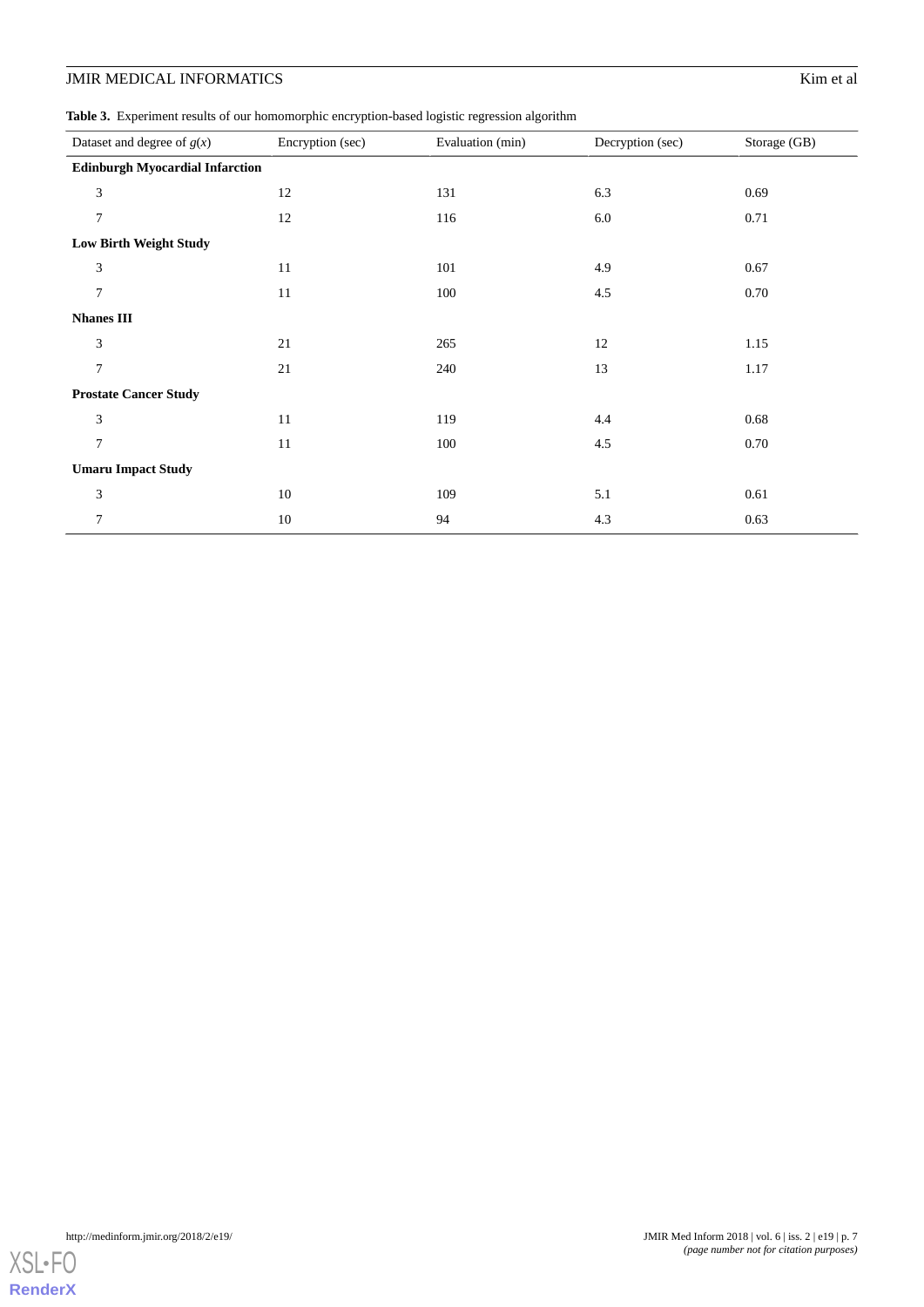<span id="page-7-0"></span>**Figure 3.** Average AUC of encrypted logistic regression. FPR: false positive rate; TPR: true positive rate.





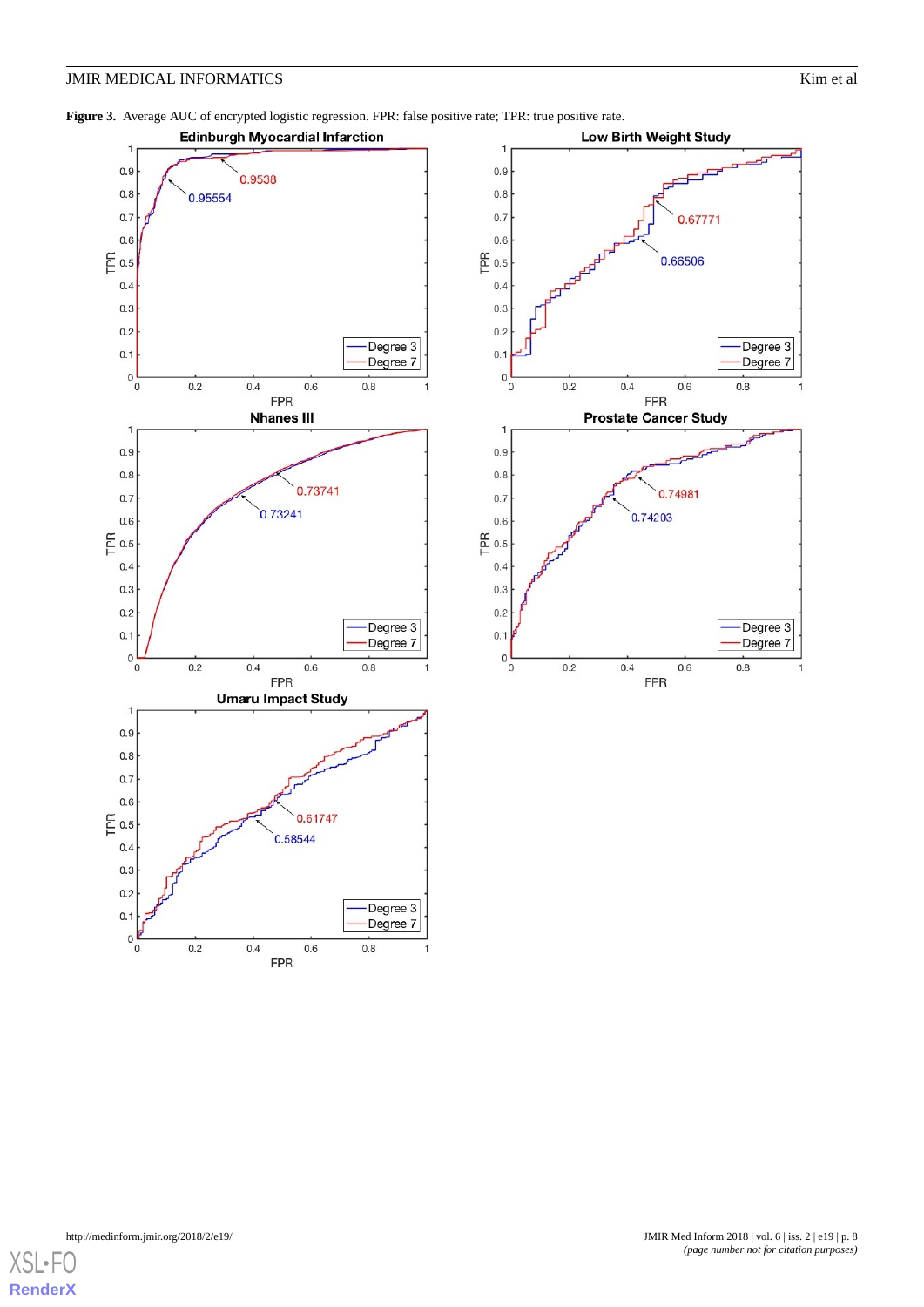<span id="page-8-0"></span>**Table 4.** Comparison of encrypted/unencrypted logistic regression. AUC: area under the receiver operating characteristic curve. MSE: mean squared error; NMSE: normalized mean squared error.

| Dataset and iteration number           | Degree of $g(x)$ | Our homomorphic encryption-based<br>logistic regression |            | Unencrypted logistic regression |            | <b>MSE</b> | <b>NMSE</b> |
|----------------------------------------|------------------|---------------------------------------------------------|------------|---------------------------------|------------|------------|-------------|
|                                        |                  | Accuracy                                                | <b>AUC</b> | Accuracy                        | <b>AUC</b> |            |             |
| <b>Edinburgh Myocardial Infarction</b> |                  |                                                         |            |                                 |            |            |             |
| 25                                     | 3                | 86.03%                                                  | 0.956      | 88.43%                          | 0.956      | 0.0259     | 0.0261      |
| 20                                     | 7                | 86.19%                                                  | 0.954      | 86.19%                          | 0.954      | 0.0007     | 0.0012      |
| <b>Low Birth Weight Study</b>          |                  |                                                         |            |                                 |            |            |             |
| 25                                     | 3                | 69.30%                                                  | 0.665      | 68.25%                          | 0.668      | 0.0083     | 0.0698      |
| 20                                     | $\overline{7}$   | 69.29%                                                  | 0.678      | 69.29%                          | 0.678      | 0.0003     | 0.0049      |
| <b>Nhanes III</b>                      |                  |                                                         |            |                                 |            |            |             |
| 25                                     | 3                | 79.23%                                                  | 0.732      | 79.26%                          | 0.751      | 0.0033     | 0.0269      |
| 20                                     | 7                | 79.23%                                                  | 0.737      | 79.23%                          | 0.737      | 0.0002     | 0.0034      |
| <b>Prostate Cancer Study</b>           |                  |                                                         |            |                                 |            |            |             |
| 25                                     | 3                | 68.85%                                                  | 0.742      | 68.86%                          | 0.750      | 0.0085     | 0.0449      |
| 20                                     | $\overline{7}$   | 69.12%                                                  | 0.750      | 69.12%                          | 0.752      | 0.0002     | 0.0018      |
| <b>Umaru Impact Study</b>              |                  |                                                         |            |                                 |            |            |             |
| 25                                     | 3                | 74.43%                                                  | 0.585      | 74.43%                          | 0.587      | 0.0074     | 0.0829      |
| 20                                     | 7                | 75.43%                                                  | 0.617      | 74.43%                          | 0.619      | 0.0004     | 0.0077      |

# *Discussion*

# **Principal Findings**

Our implementation shows that the evaluation of the gradient descent algorithm with the degree 7 least squares polynomial yields better accuracy and AUC than degree 3. It is quite close to the unencrypted result of logistic regression using the original sigmoid function with the same number of iterations; for example, on the training model of Edinburgh dataset, we could obtain the model parameters β as follows:

(–1.7086, 0.0768, 0.1119, 0.3209, 1.2033,

0.3684, 0.9756, 0.2020, 0.2259, –0.1641),

which can reach 86.19% accuracy and 0.954 AUC on the testing dataset. When using the sigmoid function on the same training dataset, the model parameters β are

(–1.6308, 0.0776, 0.1097, 0.3155, 1.1809,

0.3651, 0.9599, 0.2083, 0.2298, –0.1490),

which give the same accuracy and AUC. On the other hand, as shown in [Table 4,](#page-8-0) the MSE and NMSE values of degree 7 are closer to zero which inspires us that the polynomial approximation of that degree is fairly accurate for logistic regression.

One of the inherent properties of our underlying homomorphic encryption scheme is that the inserted errors for security may increase after some homomorphic operations. Hence, the size of error and the precision loss should be discussed carefully to guarantee the correctness of the resulting value. On the other hand, the gradient descent method has a property of negative feedback on computational error. Because we use the gradient at the current weight vector β to move it closer to the optimal

[XSL](http://www.w3.org/Style/XSL)•FO **[RenderX](http://www.renderx.com/)** point of minimized cost, the effect of noise disappears after some iterations. Therefore, there is no need to manage the precision of messages to confirm the correctness of resulting value because the noises are not amplified during evaluation. In our experimentation on the Edinburgh dataset, for instance, the difference between the model parameters obtained from encrypted/unencrypted evaluations was less than  $2^{-11}$ . This means that we can precisely compute at least most significant 11 bits after the radix point of the model parameters and this approximate vector is accurate enough to achieve a good performance in testing data samples.

#### **Limitations**

There are still a number of limitations in the application of our evaluation model to an arbitrary dataset. First, the use of homomorphic encryption yields the overheads in computation and storage. The size of the dataset should be limited for practical evaluation, but this is not a big problem because there have been significant improvements in the existing homomorphic encryption schemes. The development of homomorphic encryption technology will achieve much better practical performance in our protocol.

Another issue arises from the polynomial approximation. We suggested the least squares method on a certain interval [–8,8], but the precision of the result can increase by managing approximation error from wider range inputs. Finally, our model is based on fixed hyperparameters that should be decided before starting of the evaluation. It would be highly beneficial if we could detect convergence of the loss function in the training process and support early stop instead.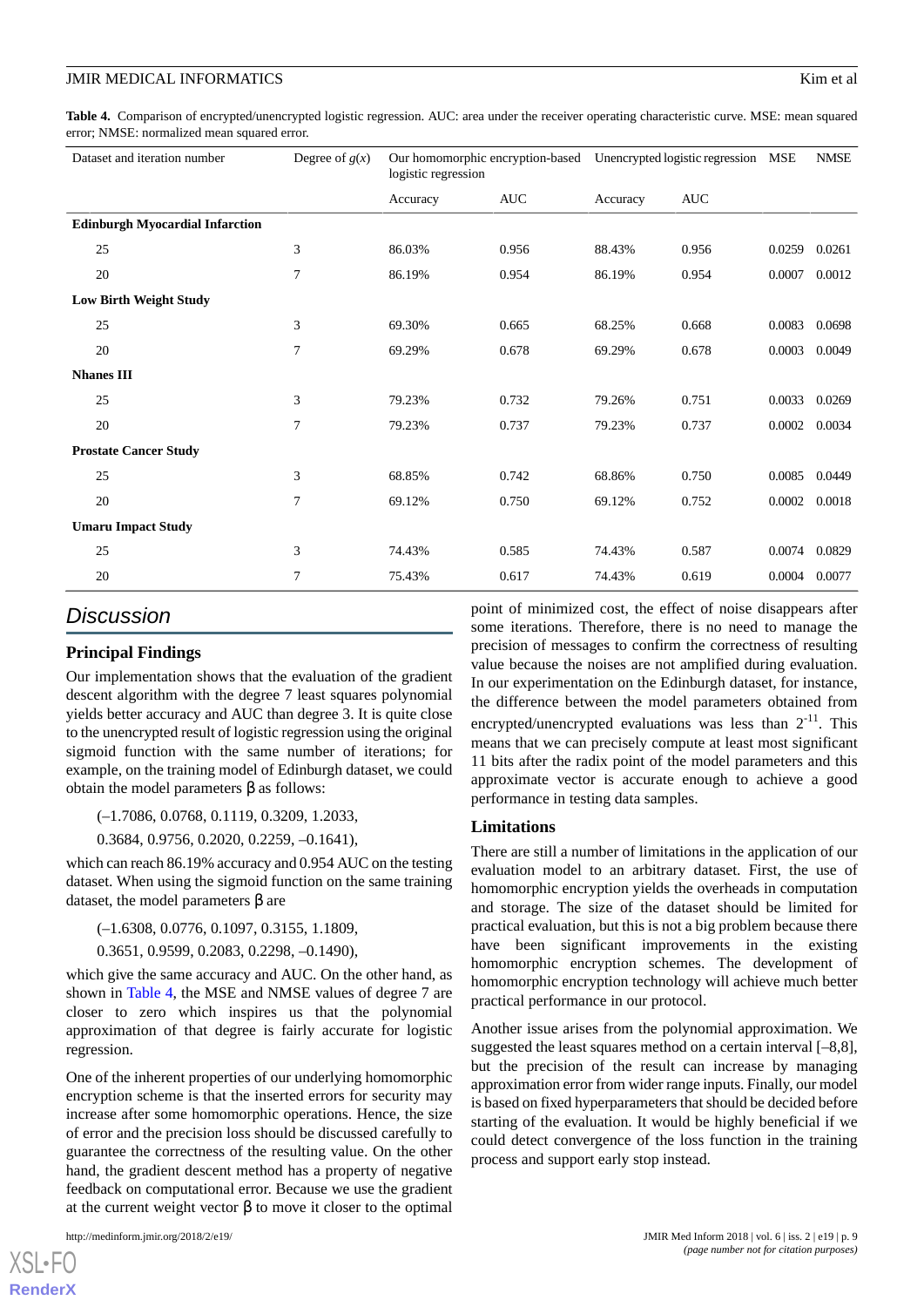## **Conclusions**

This paper presents the first effective methodology to evaluate the learning phase of logistic regression using the gradient descent method based on homomorphic encryption. We have

demonstrated the capability of our model across the experiments with different biological datasets. In particular, our solution can be applied to a large-scale dataset, which shows the feasibility of our approach.

#### **Acknowledgments**

The authors would like to thank Kristin Lauter for helpful discussions and suggestions. The authors would also like to thank Andrey Kim for extensive assistance with the code for the homomorphic encryption scheme.

This research of MK, SW, and XJ was supported in part by the National Institute of Health under award numbers R00HG008175, R01GM118574, R01GM118609, and U01EB023685. YS was supported by the National Research Foundation of Korea grant funded by the Korean Government (No: 2017R1A5A1015626).

# **Authors' Contributions**

MK led the algorithm development and the writing of the methodology. YS, YX, SW, and XJ contributed to the approximation algorithm and evaluation. YS also developed the parallelization for the proposed protocol. XJ and SW motivated the study and blended novel algorithms and new homomorphic schemes to enable secure learning. All authors carefully reviewed and edited the paper.

# <span id="page-9-6"></span>**Conflicts of Interest**

None declared.

# **Multimedia Appendix 1**

<span id="page-9-7"></span>Homomorphic encryption for approximate arithmetic.

[[PDF File \(Adobe PDF File\), 91KB-Multimedia Appendix 1](https://jmir.org/api/download?alt_name=medinform_v6i2e19_app1.pdf&filename=92fb6671d8d7d756050be0f1124ea1d2.pdf)]

# **Multimedia Appendix 2**

<span id="page-9-8"></span>Further optimization of secure logistic regression algorithm.

[[PDF File \(Adobe PDF File\), 128KB-Multimedia Appendix 2](https://jmir.org/api/download?alt_name=medinform_v6i2e19_app2.pdf&filename=e1181d1f4913383898b21458be907f8f.pdf)]

# **Multimedia Appendix 3**

<span id="page-9-0"></span>How to set parameters.

<span id="page-9-1"></span>[[PDF File \(Adobe PDF File\), 65KB-Multimedia Appendix 3](https://jmir.org/api/download?alt_name=medinform_v6i2e19_app3.pdf&filename=c34a07aa84bf656ab441ae9077c4d062.pdf)]

#### <span id="page-9-2"></span>**References**

- <span id="page-9-3"></span>1. Trinckes Jr J. The Definitive Guide to Complying with the HIPAA/HITECH Privacy and Security Rules. Boca Raton, FL: CRC Press; 2012.
- 2. Rousseau D. A&R Translations. 2017 Feb 24. Biomedical research: changing the common rule URL: [https://www.](https://www.ammon-rousseau.com/changing-the-rules-by-david-rousseau/) [ammon-rousseau.com/changing-the-rules-by-david-rousseau/](https://www.ammon-rousseau.com/changing-the-rules-by-david-rousseau/) [accessed 2017-08-19] [\[WebCite Cache ID 6spHgiYRI](http://www.webcitation.org/

                                6spHgiYRI)]
- 3. Microsoft. 2016 May 12. Survey results from the Hosting and Cloud Study 2016 URL: [https://www.microsoft.com/en-us/](https://www.microsoft.com/en-us/download/details.aspx?id=52045) [download/details.aspx?id=52045](https://www.microsoft.com/en-us/download/details.aspx?id=52045) [accessed 2018-03-04] [\[WebCite Cache ID 6xg4oxOQh\]](http://www.webcitation.org/

                                6xg4oxOQh)
- <span id="page-9-4"></span>4. Wu Y, Jiang X, Kim J, Ohno-Machado L. Grid Binary LOgistic REgression (GLORE): building shared models without sharing data. J Am Med Inform Assoc 2012;19(5):758-764 [\[FREE Full text](http://europepmc.org/abstract/MED/22511014)] [doi: [10.1136/amiajnl-2012-000862](http://dx.doi.org/10.1136/amiajnl-2012-000862)] [Medline: [22511014](http://www.ncbi.nlm.nih.gov/entrez/query.fcgi?cmd=Retrieve&db=PubMed&list_uids=22511014&dopt=Abstract)]
- <span id="page-9-5"></span>5. Jiang W, Li P, Wang S, Wu Y, Xue M, Ohno-Machado L, et al. WebGLORE: a Web service for Grid LOgistic REgression. Bioinformatics 2013 Dec 15;29(24):3238-3240 [[FREE Full text\]](http://europepmc.org/abstract/MED/24072732) [doi: [10.1093/bioinformatics/btt559\]](http://dx.doi.org/10.1093/bioinformatics/btt559) [Medline: [24072732\]](http://www.ncbi.nlm.nih.gov/entrez/query.fcgi?cmd=Retrieve&db=PubMed&list_uids=24072732&dopt=Abstract)
- 6. Wang S, Jiang X, Wu Y, Cui L, Cheng S, Ohno-Machado L. EXpectation Propagation LOgistic REgRession (EXPLORER): distributed privacy-preserving online model learning. J Biomed Inform 2013 Jun;46(3):480-496 [\[FREE Full text\]](http://linkinghub.elsevier.com/retrieve/pii/S1532-0464(13)00042-7) [doi: [10.1016/j.jbi.2013.03.008](http://dx.doi.org/10.1016/j.jbi.2013.03.008)] [Medline: [23562651\]](http://www.ncbi.nlm.nih.gov/entrez/query.fcgi?cmd=Retrieve&db=PubMed&list_uids=23562651&dopt=Abstract)
- 7. Skinner E, Octo Barnett G, Singer D, Mulley A, Lew R, Stickler S, et al. The use of logistic regression in diagnostic and prognostic prediction in a medical intensive care unit. In: Proc Annu Symp Comput Appl Med Care. 1980 Nov 05 Presented at: Proceedings of the Annual Symposium on Computer Application in Medical Care American Medical Informatics Association; ;1; Nov 2-5, 1980; Washington, DC p. 222-227 URL:<https://www.ncbi.nlm.nih.gov/pmc/articles/PMC2203702/>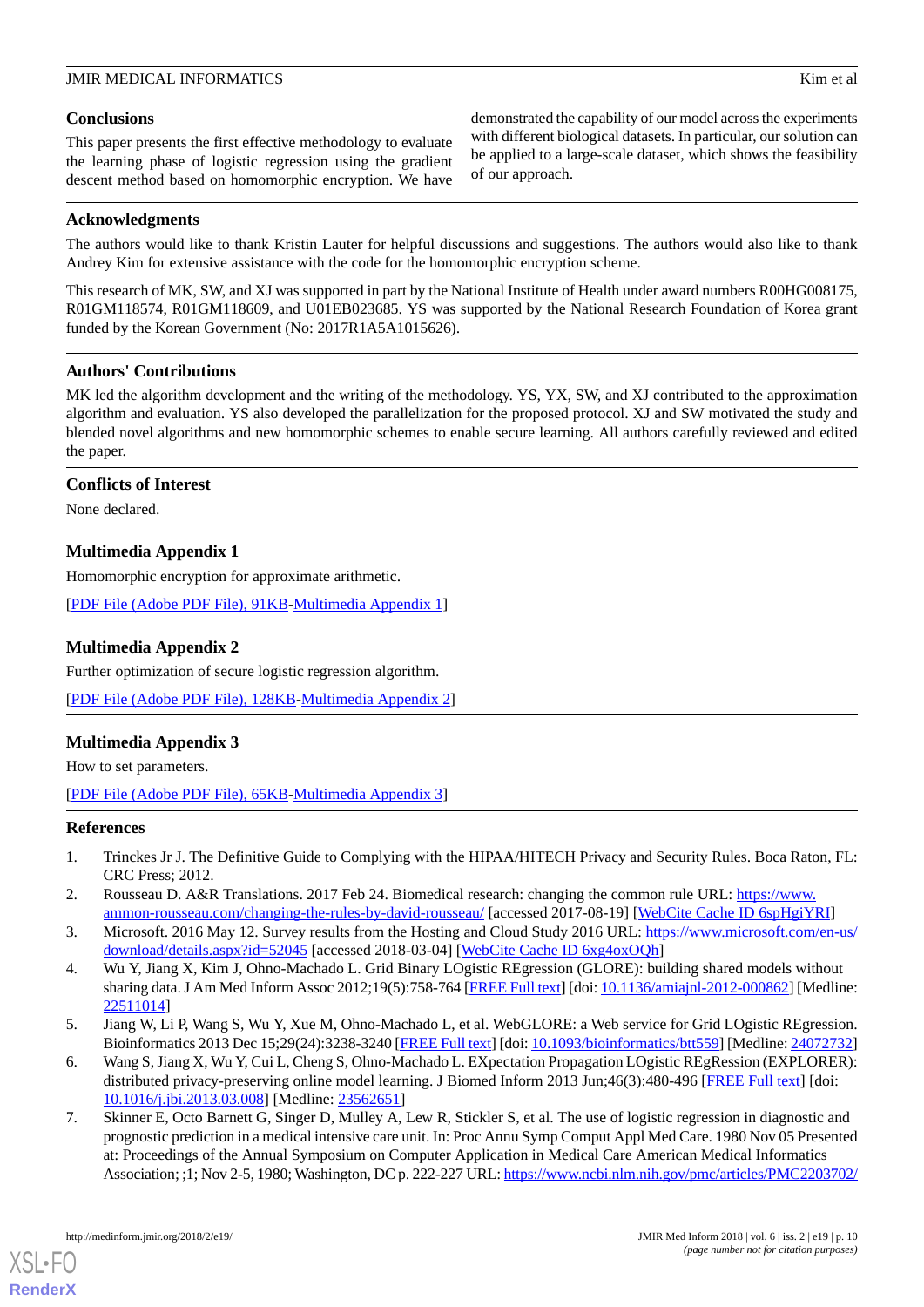- 8. Dietz E. Application of Logistic Regression and Logistic Discrimination in Medical Decision Making. Biometrical J 1987;29(6):747-751 [[FREE Full text](http://onlinelibrary.wiley.com/doi/10.1002/bimj.4710290614/abstract)] [doi: [10.1002/bimj.4710290614\]](http://dx.doi.org/10.1002/bimj.4710290614)
- <span id="page-10-0"></span>9. Steyerberg EW, Eijkemans MJ, Harrell FE, Habbema JD. Prognostic modeling with logistic regression analysis: in search of a sensible strategy in small data sets. Med Decis Making 2001;21(1):45-56. [doi: [10.1177/0272989X0102100106\]](http://dx.doi.org/10.1177/0272989X0102100106) [Medline: [11206946](http://www.ncbi.nlm.nih.gov/entrez/query.fcgi?cmd=Retrieve&db=PubMed&list_uids=11206946&dopt=Abstract)]
- <span id="page-10-2"></span><span id="page-10-1"></span>10. Peduzzi P, Concato J, Kemper E, Holford TR, Feinstein AR. A simulation study of the number of events per variable in logistic regression analysis. J Clin Epidemiol 1996 Dec;49(12):1373-1379. [Medline: [8970487\]](http://www.ncbi.nlm.nih.gov/entrez/query.fcgi?cmd=Retrieve&db=PubMed&list_uids=8970487&dopt=Abstract)
- <span id="page-10-3"></span>11. Graepel T, Lauter K, Naehrig M. ML confidential: machine learning on encrypted data. In: Lecture Notes in Computer Science, vol 7839. Berlin, Heidelberg: Springer; 2012 Presented at: International Conference on Information Security and Cryptology; Nov 28-30, 2012; Seoul p. 1-21 URL: [https://link.springer.com/chapter/10.1007%2F978-3-642-37682-5\\_1](https://link.springer.com/chapter/10.1007%2F978-3-642-37682-5_1)
- <span id="page-10-4"></span>12. Miotto R, Wang F, Wang S, Jiang X, Dudley JT. Deep learning for healthcare: review, opportunities and challenges. Brief Bioinform 2017 May 06:1. [doi: [10.1093/bib/bbx044](http://dx.doi.org/10.1093/bib/bbx044)] [Medline: [28481991\]](http://www.ncbi.nlm.nih.gov/entrez/query.fcgi?cmd=Retrieve&db=PubMed&list_uids=28481991&dopt=Abstract)
- <span id="page-10-5"></span>13. Dreiseitl S, Ohno-Machado L. Logistic regression and artificial neural network classification models: a methodology review. J Biomed Inform 2002;35(5-6):352-359. [Medline: [12968784](http://www.ncbi.nlm.nih.gov/entrez/query.fcgi?cmd=Retrieve&db=PubMed&list_uids=12968784&dopt=Abstract)]
- <span id="page-10-6"></span>14. Bos JW, Lauter K, Naehrig M. Private predictive analysis on encrypted medical data. J Biomed Inform 2014 Aug;50:234-243 [[FREE Full text](http://linkinghub.elsevier.com/retrieve/pii/S1532-0464(14)00088-4)] [doi: [10.1016/j.jbi.2014.04.003](http://dx.doi.org/10.1016/j.jbi.2014.04.003)] [Medline: [24835616\]](http://www.ncbi.nlm.nih.gov/entrez/query.fcgi?cmd=Retrieve&db=PubMed&list_uids=24835616&dopt=Abstract)
- <span id="page-10-7"></span>15. Dowlin N, Gilad-Bachrach R, Laine K, Lauter K, Naehrig M, Wernsing J. CryptoNets: applying neural networks to encrypted data with high throughput and accuracy. In: Proceedings of the 33rd International Conference on International Conference on Machine Learning. 2016 Presented at: 33rd International Conference on Machine Learning; Jun 19-24, 2016; New York p. 201-210.
- <span id="page-10-8"></span>16. Aono Y, Hayashi T, Trieu PL, Wang L. Scalable and secure logistic regression via homomorphic encryption. In: Proceedings of the Sixth ACM Conference on Data and Application Security and Privacy. 2016 Presented at: Sixth ACM Conference on Data and Application Security and Privacy; Mar 9-11, 2016; New Orleans, LA p. 142-144 URL: [https://dl.acm.org/](https://dl.acm.org/citation.cfm?doid=2857705.2857731) [citation.cfm?doid=2857705.2857731](https://dl.acm.org/citation.cfm?doid=2857705.2857731)
- <span id="page-10-9"></span>17. Mohassel P, Zhang Y. SecureML: a system for scalable privacy-preserving machine learning. 2017 Presented at: 2017 IEEE Symposium on Security and Privacy; May 22-26, 2017; San Jose, CA p. 19-38 URL: [http://ieeexplore.ieee.org/](http://ieeexplore.ieee.org/document/7958569/) [document/7958569/](http://ieeexplore.ieee.org/document/7958569/)
- <span id="page-10-11"></span><span id="page-10-10"></span>18. Cheon J, Kim A, Kim M, Song Y. Homomorphic encryption for arithmetic of approximate numbers. 2017 Presented at: 23rd International Conference on the Theory and Applications of Cryptology and Information Security; Dec 3-7, 2017; Hong Kong p. 409-437 URL: [https://link.springer.com/chapter/10.1007/978-3-319-70694-8\\_15](https://link.springer.com/chapter/10.1007/978-3-319-70694-8_15)
- <span id="page-10-12"></span>19. Ypma T. Historical development of the Newton–Raphson method. SIAM Rev 1995 Dec;37(4):531-551. [doi: [10.1137/1037125\]](http://dx.doi.org/10.1137/1037125)
- 20. Bottou L. Large-scale machine learning with stochastic gradient descent. In: Proceedings of the 19th International Conference on Computational Statistics. 2010 Presented at: 19th International Conference on Computational Statistics; Aug 22-27, 2010; Paris p. 177-186 URL: [https://link.springer.com/chapter/10.1007/978-3-7908-2604-3\\_16](https://link.springer.com/chapter/10.1007/978-3-7908-2604-3_16)
- <span id="page-10-13"></span>21. Halevi S, Shoup V. Algorithms in HElib. In: Advances in Cryptology – CRYPTO 2014. 2014 Presented at: 34th Annual Cryptology Conference; Aug 17-21, 2014; Santa Barbara, CA p. 554-571.
- <span id="page-10-14"></span>22. Cheon J, Kim M, Kim M. Search-and-compute on encrypted data. In: International Conference on Financial Cryptography and Data Security. 2015 Presented at: FC 2015 International Workshops; Jan 30, 2015; San Juan, Puerto Rico p. 142-159.
- <span id="page-10-16"></span><span id="page-10-15"></span>23. Cheon J, Kim M, Kim M. Optimized Search-and-Compute Circuits and Their Application to Query Evaluation on Encrypted Data. IEEE T Inf Foren Sec 2016 Jan; 11(1):188-199 [\[FREE Full text\]](http://ieeexplore.ieee.org/document/7279139/) [doi: [10.1109/TIFS.2015.2483486\]](http://dx.doi.org/10.1109/TIFS.2015.2483486)
- <span id="page-10-17"></span>24. Cheon J, Kim A, Kim M, Song Y. GitHub. 2016. The HEAAN library URL:<https://github.com/kimandrik/HEAAN> [accessed 2017-08-19] [\[WebCite Cache ID 6spMzVJ6U\]](http://www.webcitation.org/

                                6spMzVJ6U)
- 25. Shoup V. NTL: A Library for doing Number Theory. 2001. URL:<http://www.shoup.net/ntl/index.html> [accessed 2018-03-04] [[WebCite Cache ID 6xgAtJaXs](http://www.webcitation.org/

                                6xgAtJaXs)]
- <span id="page-10-18"></span>26. Kim M, Song Y. GitHub. 2017. Implementation of secure logistic regression based on homomorphic encryption URL: <https://github.com/K-miran/HELR> [accessed 2017-08-19] [[WebCite Cache ID 6spN8xvke](http://www.webcitation.org/

                                6spN8xvke)]
- 27. Kennedy RL, Burton AM, Fraser HS, McStay LN, Harrison RF. Early diagnosis of acute myocardial infarction using clinical and electrocardiographic data at presentation: derivation and evaluation of logistic regression models. Eur Heart J 1996 Aug;17(8):1181-1191. [Medline: [8869859\]](http://www.ncbi.nlm.nih.gov/entrez/query.fcgi?cmd=Retrieve&db=PubMed&list_uids=8869859&dopt=Abstract)
- <span id="page-10-19"></span>28. LogisticDx: Diagnostic Tests for Models with a Binomial Response. lbw: Low Birth Weight study data URL: [https://rdrr.](https://rdrr.io/rforge/LogisticDx/man/lbw.html) [io/rforge/LogisticDx/man/lbw.html](https://rdrr.io/rforge/LogisticDx/man/lbw.html) [accessed 2017-08-19] [\[WebCite Cache ID 6spNFX2b5\]](http://www.webcitation.org/

                                6spNFX2b5)
- 29. LogisticDx: Diagnostic Tests for Models with a Binomial Response. nhanes3: NHANES III data URL: [https://rdrr.io/rforge/](https://rdrr.io/rforge/LogisticDx/man/nhanes3.html) [LogisticDx/man/nhanes3.html](https://rdrr.io/rforge/LogisticDx/man/nhanes3.html) [accessed 2017-08-19] [\[WebCite Cache ID 6spNJJFDx\]](http://www.webcitation.org/

                                6spNJJFDx)
- 30. LogisticDx: Diagnostic Tests for Models with a Binomial Response. pcs: Prostate Cancer Study data URL: [https://rdrr.io/](https://rdrr.io/rforge/LogisticDx/man/pcs.html) [rforge/LogisticDx/man/pcs.html](https://rdrr.io/rforge/LogisticDx/man/pcs.html) [accessed 2017-08-19] [[WebCite Cache ID 6spNLXr5a\]](http://www.webcitation.org/

                                6spNLXr5a)
- 31. LogisticDx: Diagnostic Tests for Models with a Binomial Response. uis: UMARU IMPACT Study data URL: [https://rdrr.](https://rdrr.io/rforge/LogisticDx/man/uis.html) [io/rforge/LogisticDx/man/uis.html](https://rdrr.io/rforge/LogisticDx/man/uis.html) [accessed 2017-08-18] [[WebCite Cache ID 6spNOLB9n](http://www.webcitation.org/

                                6spNOLB9n)]